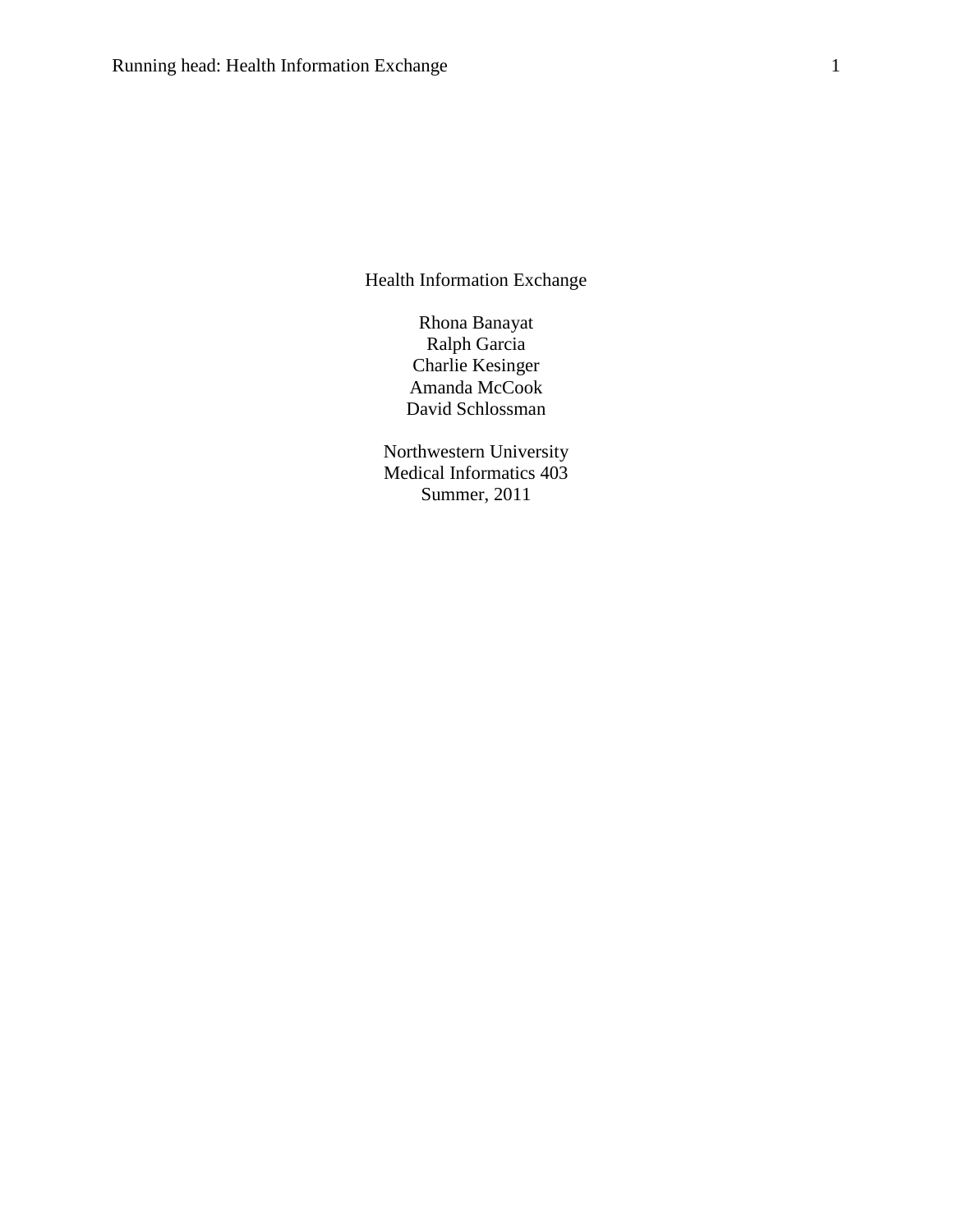### **Introduction**

Electronic health records (EHR), in conjunction with a Health Information Exchange (HIE) can improve both the quality and the efficiency of the health care system. Specifically, secure access to complete patient information at any location where it is needed can reduce medical errors, avoid adverse drug interactions, and prevent costly duplication of medical tests and x-rays. Medical information can be aggregated, tracked, and analyzed to identify trends over time or over patient populations. Records can be backed up and secured, avoiding loss in accidents and disasters. The costly cumbersome process of managing paper records can be reduced or eliminated.

The federal government enacted the Health Information Technology for Economic and Clinical Health (HITECH) provisions of the American Recovery and Reinvestment Act of 2009 (ARRA) to create incentives for the adoption and integration of EHR. A key objective of this act is to create a framework that harmonizes standards and facilitates interoperability in order to support the uniform sharing of secure data across a variety of disparate organizations and improve health outcomes. Two methods of standards adoption include (1) creating complex, precise, proprietary technical standards and mandating their use, and (2) letting user proposals and adoption drive standards and platforms. The standards create data liquidity, permitting information to transfer easily from system to system. The Department of Health and Human Services (DHHS), through its committees and staff, has chosen the latter path and is carefully trying to provide enough structure to overcome the barriers to data exchange without being too restrictive or stifling.

Although U.S. government organizations such as the Office of the National Coordinator of Health Information Technology (ONCHIT) have been providing standards guidelines and coordinating working Health Information Exchange (HIE) forums for nearly two years, progress has been slow. The lack of consensus unified standards for data content, transport, security, and terminology still significantly limits the exchange of health information between different providers and organizations. The large number of evolving standards increases the difficulty and complexity of developing HIE platforms, and direct digital exchange of data between one electronic medical record and another remains an elusive goal.

This paper will analyze the current state of standards for data structure and content such as HL7, and CCD/CCR, for data terminology and nomenclature such as SNOMED, LOINC, and ICD 9/10, for data exchange such as SHIO, RHIO, and private vendor and for data security, such as biometrics, smartcards, and RSA SecureID® tokens and smart phone applications. Although we will consider national level initiatives, our focus will be on identifying standards that could be utilized now at a regional and community level. We will consider the limited model scenario of how a community hospital would implement full digital data sharing with several of its most closely allied physician group practices. The groups will design and establish a shared clinical data repository and an enterprise master patient index. They will select the data structure and terminology standards and identify a community or regional health information organization to assist in constructing the necessary interfaces and host the sharing process. They will design the data security procedures to ensure compliance with all applicable privacy and security regulations such as HIPAA. The goal is to establish a system that will permit free exchange of patient demographic data, payer information, problem lists, medication lists, laboratory data,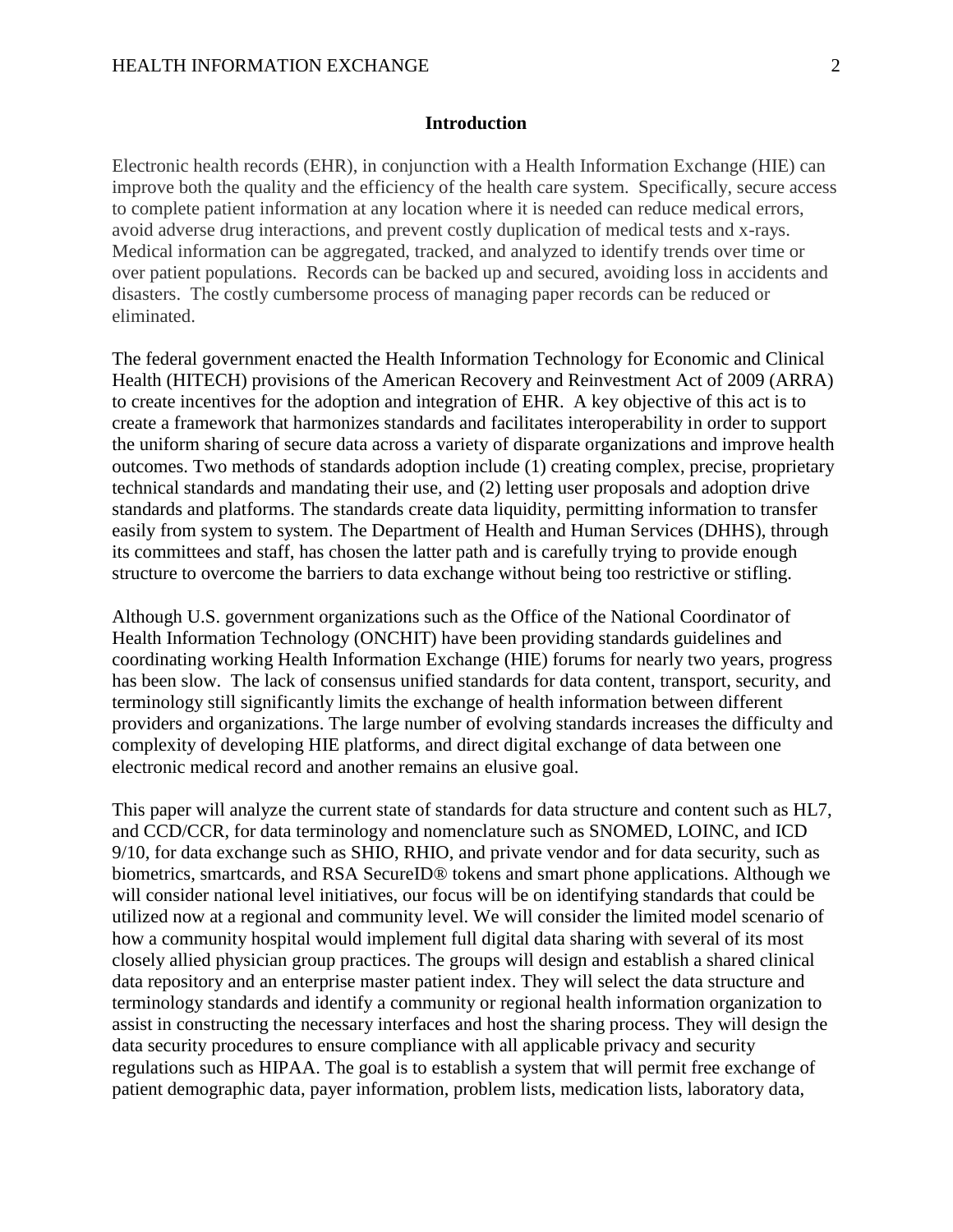transcribed radiology reports, and transcribed clinician notes among all participating organizations. In addition, we will identify the gaps and provide recommendations for improvement. The most recent ONCHIT Federal Health Information Technology Strategic Plan specifies this level of data exchange will be nearly universal by 2014 or 2015 and we will assess this goal.

### **Standards Review**

*"Technical standards are essential to improving healthcare. For health IT to reduce medical errors and risk to patient safety, improve access to medical records, and support innovations in "individual-based" care, its tools must adhere to certain data interchange standards. Standards also enable aggregation of information from disparate sources and sophisticated reviews of such information to glean knowledge that can inform clinical decisions." (Hammond et al, 2009)*

#### Background

Within the past decade, a tremendous focus has been placed in health information technology (HIT), specifically on system interoperability. HIT has been identified as a critical tool for improving patient safety and reducing the rise in healthcare costs. In order to fulfill these objectives, health care systems developed by different organizations and vendors must be able to seamlessly exchange data not only within an organization but also externally across organizational boundaries. This system capability, termed interoperability, largely depends on the successful development and implementation of standards.

So what are standards? As defined by Shortliffe and Cimino (p. 265), a standard is a "set of rules and definitions that specify how to carry out a process or produce a product." Several types of standards are important in HIT. These include standards for data coding, data classification and terminology, data interchange, data content, and data security.

Data coding and classification standards include International Classification of Diseases 9th revision (ICD-9), Current Procedural Terminology, 4th revision (CPT-4), and diagnosis related groups (DRG's). Terminology standards include Systemized Nomenclature of Medicine – Clinical Terms (SNOMED CT), Logical Observation Identifiers Names and Codes (LOINC), and RxNorm, a federal drug terminology.

The current primary data interchange standards in healthcare are Health Level Seven<sup>®</sup> (HL7), American National Standards Institute (ANSI) X12N, Digital Imaging and Communications in Medicine (DICOM), and National Council for Prescription Drug Programs (NCPDP). HL7 is probably the most recognizable and widely used in many health care systems integration efforts.

Recently the American Society for Testing and Materials (ASTM) and HL7 International integrated the ASTM Continuity of Care Record with the HL7 Clinical Document Architecture to form the Continuity of Care Document (CCD) standard (Product CCD, n.d.). The CCD standard was selected by the Health Information Technology Standards Panel (HITSP) as the harmonized format for the exchange of clinical information and has become the most widely supported data content standard. The CCD as represented in the HITSP C32 standard is an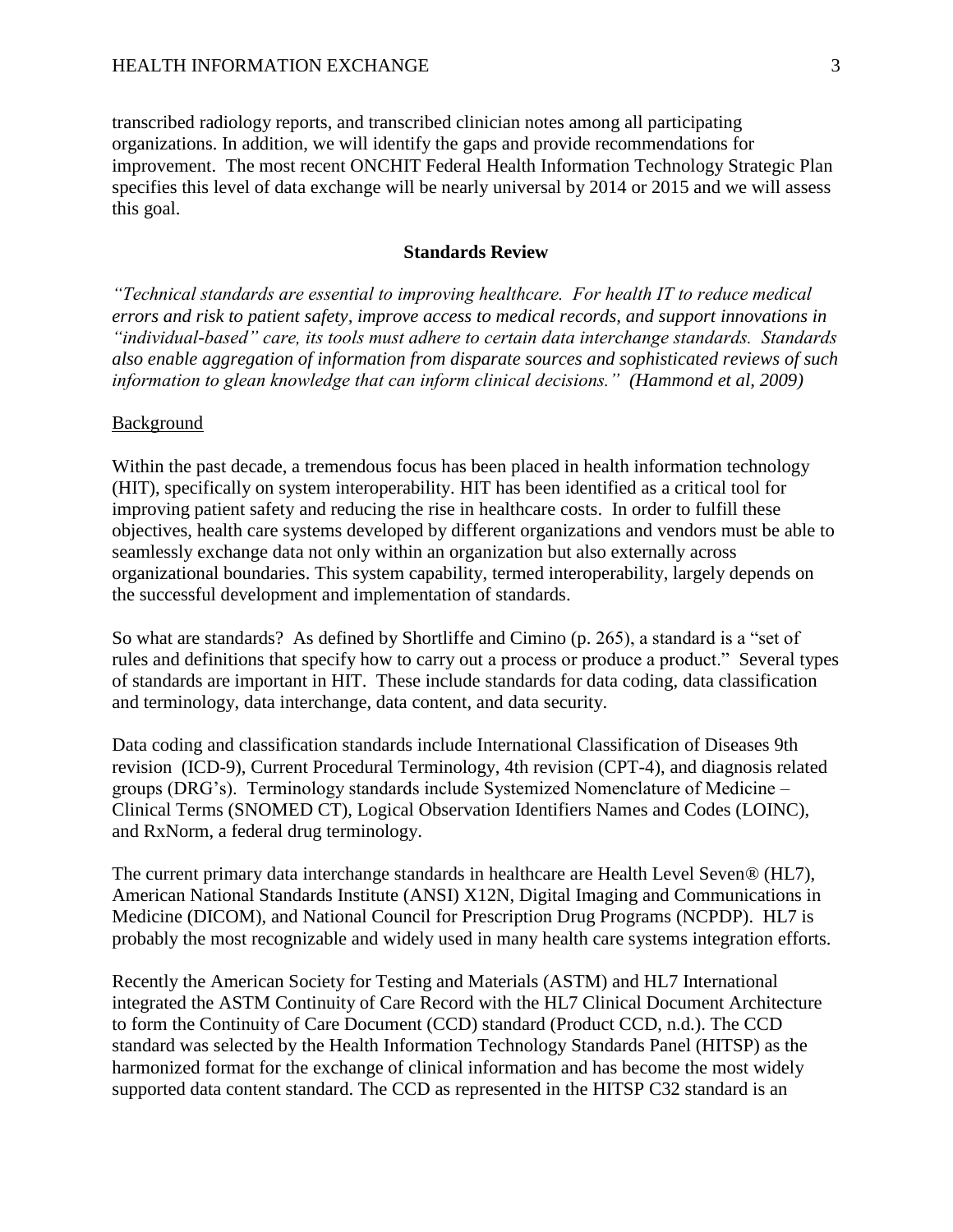extensible markup language (XML) document consisting of 17 modules, each containing multiple data elements (Kuperman, GJ et al., 2010):

| <b>Box 1 Modules of HITSP/C32</b>            |
|----------------------------------------------|
| Person information                           |
| Language spoken                              |
| <b>Support</b>                               |
| Healthcare provider<br>Insurance provider    |
| Allergy/drug sensitivity                     |
| Condition                                    |
| Medication-prescription and non-prescription |
| Pregnancy                                    |
| Information source                           |
| Comment                                      |
| Advance directive                            |
| Immunization                                 |
| Vital sign                                   |
| <b>Result</b>                                |
| Encounter                                    |
| Procedure                                    |

Data security standards are largely driven by the Health Information Portability and Accountability Act (HIPAA) Security Rule established in 2003. The Security Rule is divided into categories that include Administrative Safeguards, Physical Safeguards, Technical Safeguards, and Policies, Procedures, and Documentation. In the context of interoperability, data encryption, remote access security, user and system authentication protocols, and system firewalls are the key technical safeguards that fulfill these requirements. HIPAA requirements for the security and privacy of protected health information (PHI) are just as stringent in the setting of electronic data as they are in the world of paper documents.

## Current and Future Direction of Standards

The current state of standards development today is best described as progressing but still fragmented. Standards development for HIT continues to grow and advance as the demand for system integration increases. However, many of the development activities remain somewhat uncoordinated. This is due in part to the fact that there is no single governing body that mandates the use of specific standards. Numerous organizations are involved in the development of HIT standards. Figure 2.1 below shows a summary of these standards development organizations (SDO's).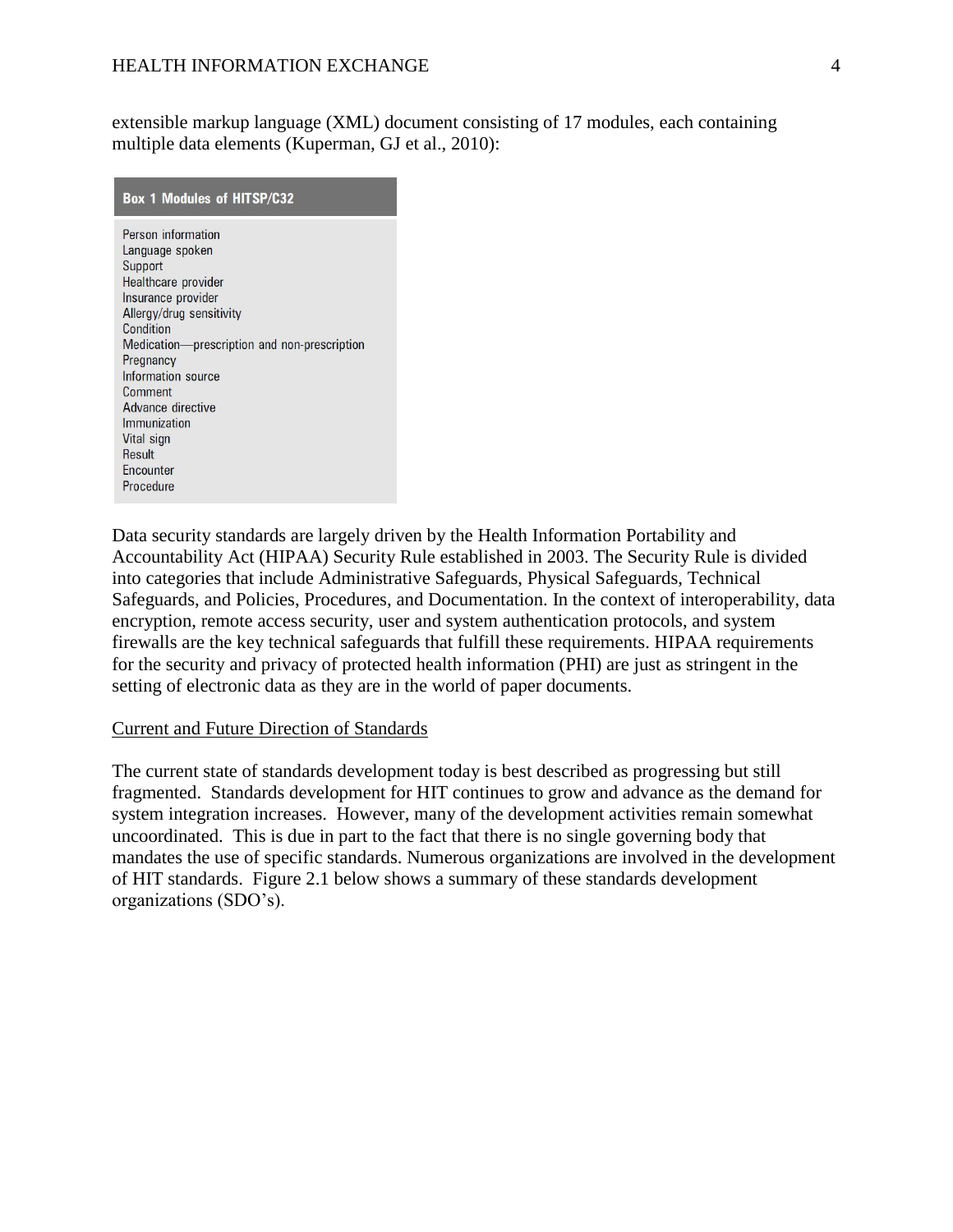

Figure 2.1 Healthcare Standards Development Organizations Landscape

Source: Hammond, Jaffe, and Kush, July 2009

Despite this fragmentation, the increased push towards greater integration and interoperability among the various systems in the market has driven the formation of groups such as Integrating the Healthcare Enterprise (IHE). The IHE is an organization made up of 423 healthcare professional organizations, trade associations, private healthcare IT and consulting companies, government agencies, standards organizations, health information exchanges (HIE's), and healthcare provider organizations whose goal is to "bring together healthcare information technology stakeholders to implement standards for communicating patient information efficiently throughout and among healthcare enterprises by developing a framework for interoperability. (HIMSS, 2011) IHE does not develop standards but rather promotes the adoption of standards through "IHE Profiles" in order to achieve the needs of healthcare IT integration. According to the Healthcare Information and Management Systems Society (HIMSS), "IHE Integration Profiles provide a common language for healthcare IT purchasers and vendors offering a more precise definition of how standards are implemented to meet identified clinical needs." IHE supports the consensus-driven model of standards development. An annual event called the Connect-athon brings in thousands of industry stakeholders to see demonstrations of how various systems, applications, as well as hardware components can be built to utilize standards and achieve high interoperability.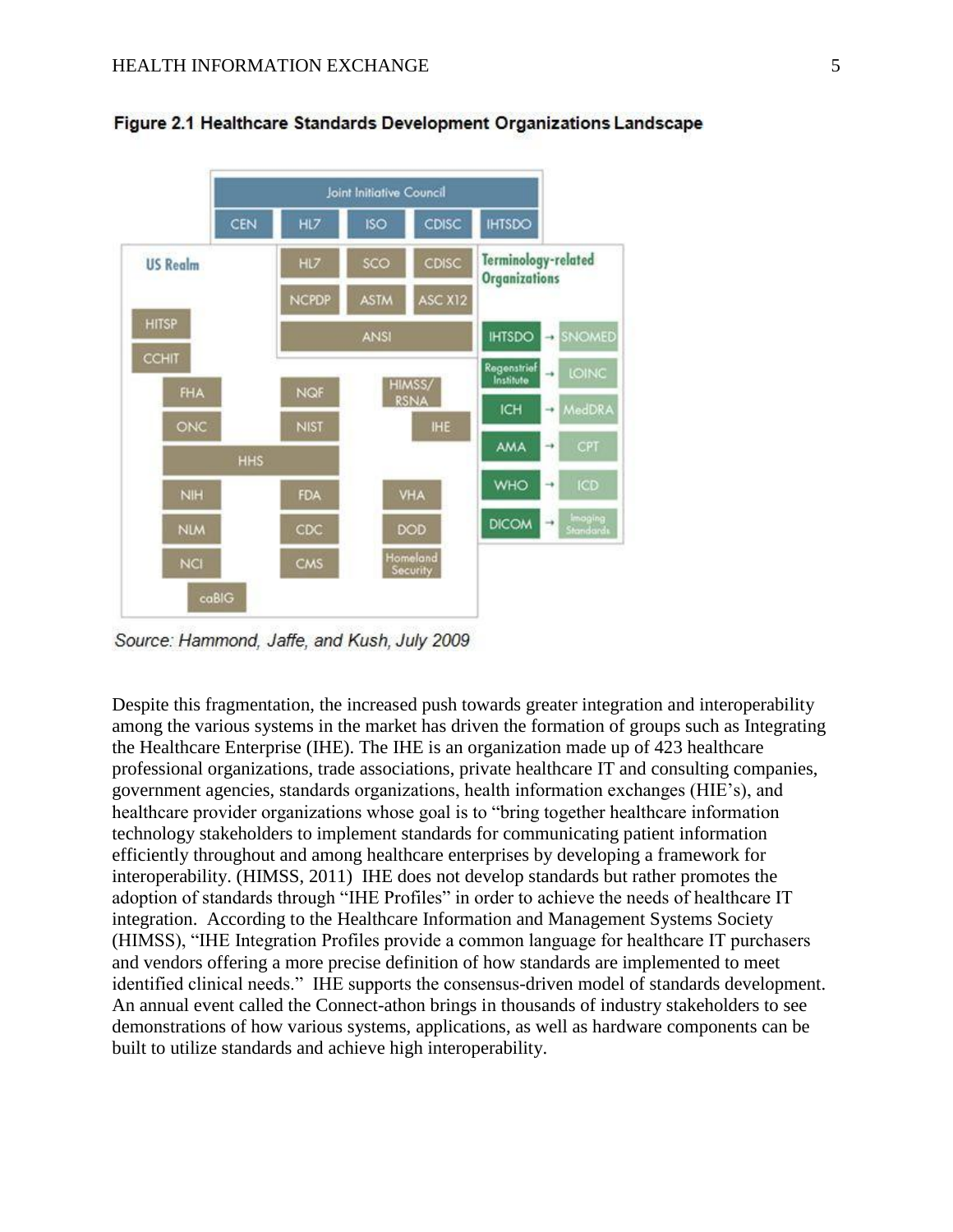Probably the most important development to impact standards thus far is the recent passage of the HITECH Act. This health reform legislation aims to improve the overall health of Americans by improving care coordination, motivating greater patient engagement, and increasing the use of EHR's. Care providers, including hospitals and physicians, can receive large financial incentives for demonstrating "Meaningful Use" of EHR's by completing and reporting the requisite number of Core Objectives and Menu Set Objectives specified by DHHS and the Certification Commission for Health Information Technology (CCHIT) (Blumenthal and Tavenner, 2010). Care providers who do not meet Meaningful Use criteria will be penalized by reductions in their Medicare and Medicaid reimbursement starting in 2013 (for hospitals) or 2015 (for doctors).

In the rush to implement EHR's provoked by HITECH incentives, several key standards have gained ground and are being promoted as the primary standards to be implemented with the EHR systems. Standards acceptable in systems to be certified for Meaningful Use include

- HL7 Standard for electronic submission of data to public local and state health agencies for surveillance or reporting
- HL7 CCD Standard for electronically transmitting patient records to other care providers
- CCR (now being phased out) Standard for electronic sharing of patient care summary records
- SNOMED- CT Standard to capture problem list of current and active diagnoses
- NCPDP Exchange standard for electronic prescriptions
- RxNorm Standard nomenclature for clinical drugs
- LOINC Standard for lab results reporting
- OMB Standard for capturing patient demographics information specifically race and ethnicity
- NIST Any NIST standards for encryption and decryption of electronic health information

# *Source: US Department of Health and Human Services*

Other key standards that are already in use include the ICD-9 (soon to be ICD-10) coding standard for diagnoses, claims and billing and the ANSI X12 for electronic transmission of insurance eligibility information, claims, remittance advice, and provider directories. These standards were included as part of the HIPAA ruling established in 2000 and updated in 2002. (Wager, Wickham and Glaser, pg. 244)

The future of standards in healthcare IT will continue to evolve as the industry implements and uses newer and more sophisticated technologies. Internet technology is already having a big impact on both standards development and healthcare in general. For example, the extensible markup language (XML) standard is used to create structured computer documents suitable for health information exchange (Schweiger et al, 2002). CCD's are written in XML. Another relevant technology likely to play a big part in the future of healthcare IT and standards is the Services Oriented Architecture (SOA). SOA is a technology design concept that leverages reusable "services" and standardization of data. SOA can also be utilized in connecting health information exchanges (HIE) and networks (Juneja, Dournaee, Natoli et al., 2008). Internet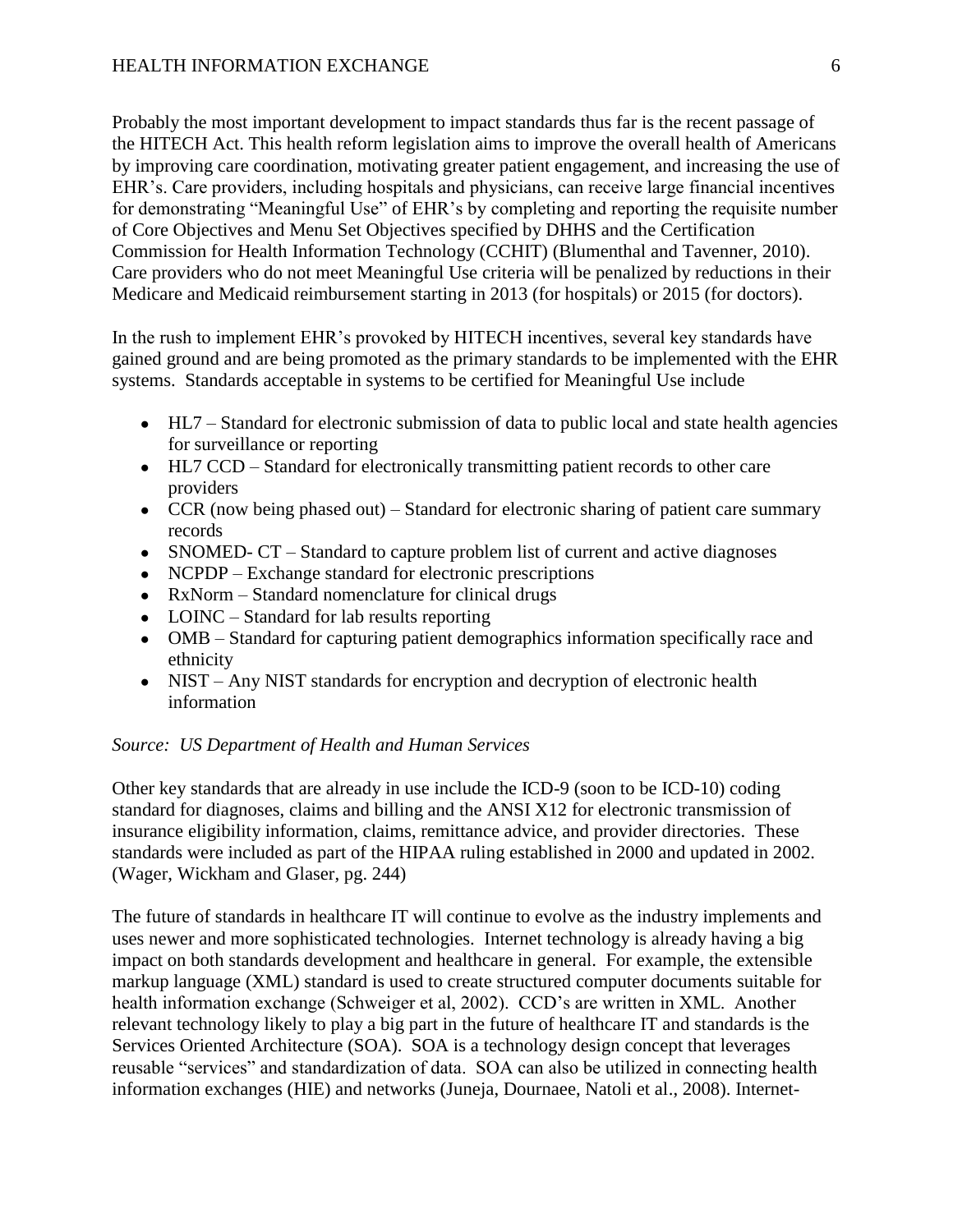based technologies like XML and SOA are rapidly gaining acceptance and recognition for their potential contributions to greater system integration and interoperability in healthcare.

# **Federal Interoperability Initiatives**

The HITECH Act also established an Office of the National Coordinator for Health Information Technology (ONCHIT) to lead the administration's efforts to support EHR adoption and interoperability (ONC, 2010). HITECH charges the National Coordinator with improving the American health care system through the use of information technology. ONC's mission includes (ONC, 2010):

- Promoting development of a nationwide Health IT infrastructure that allows for electronic use and exchange of information that:
	- Ensures secure and protected patient health information
	- $\circ$  Improves health care quality
	- Reduces health care costs
	- Informs medical decisions at the time/place of care
	- Includes meaningful public input in infrastructure development
	- Improves coordination of care and information among hospitals, labs, physicians, etc.
	- Improves public health activities and facilitates early identification/rapid response to public health emergencies
	- Facilitates health and clinical research
	- Promotes early detection, prevention, and management of chronic diseases
	- Promotes a more effective marketplace
	- Improves efforts to reduce health disparities
- Providing leadership in the development, recognition, and implementation of standards and the certification of Health IT products;
- Health IT policy coordination;
- Strategic planning for Health IT adoption and health information exchange
- Establishing governance for the Nationwide Health Information Network.

In carrying out this mission, ONC is coordinating closely with CCHIT in certifying which EHR systems are eligible to be used by providers trying to satisfy Meaningful Use measures. The ONC also works closely with IHE (see description above), SDO's and other stakeholders to certify appropriate standards and incorporate them into systems that can support true interoperability. In 2009 and 2010 ONC managed the distribution of \$564 million in HITECH grants to 56 states, territories, and designated entities to fund the establishment of state health information exchanges (HIE's), also called health information organizations (HIO's), which are a mechanism to support the secure transmission of electronic health-related data across organizations within a geographic region. HIO's will be discussed in more detail below. Independent of the ONC, the Departments of Defense and Veteran Affairs are also using federal resources to fund their own integrated electronic health record (iEHR), which is scheduled to go live in 2012 (Perera, 2011).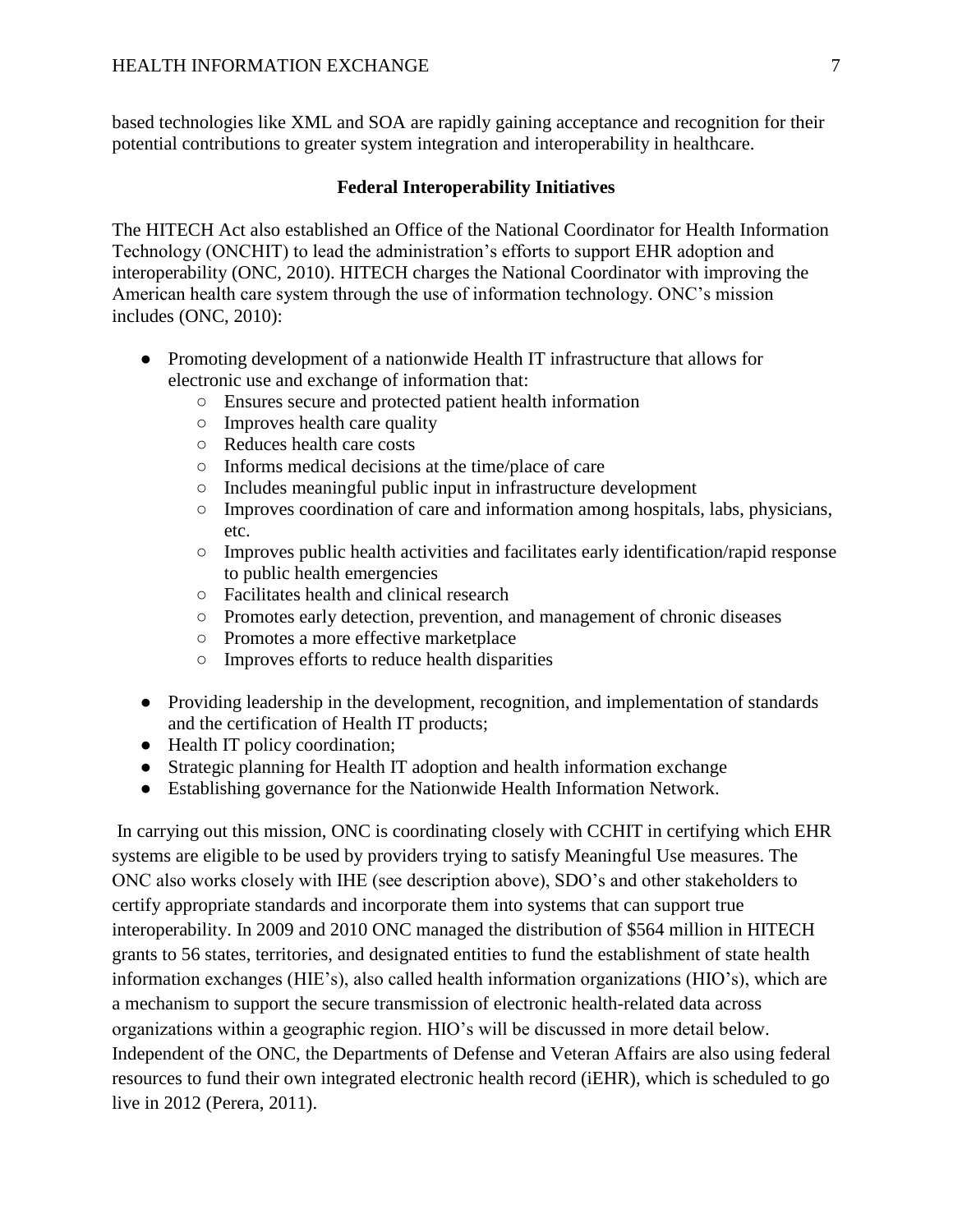#### **Interoperability Use Case Scenario**

Have standards and technologies advanced enough for a community hospital and several closely associated physician groups (the providers) to actually implement extensive electronic data sharing in the near future? Initial analysis suggests that the project might be accomplished by building on the extensive body of work already done by the DHHS in developing the Nationwide Health Information Network (NHIN). The purpose of the NHIN is "to provide a secure, nationwide, interoperable health information infrastructure that will connect providers, consumers, and others involved in supporting health and healthcare." (DHHS, 2010) The initiative is divided into two main parts, NHIN Direct, also known as The Direct Project, and NHIN Connect. As discussed above, there are many standards and SDO's in the field of health information exchange. Interoperability specifications and profiles based on combinations of these existing standards can rapidly become extremely complex and too cumbersome for use by smaller organizations with limited resources. The mission of NHIN Direct is to develop "a simple, secure, scalable, standards-based way for participants to send authenticated, encrypted health information directly to known, trusted recipients over the Internet" (The Direct Project, 2010) thus making health information exchange available to any user who can send and receive secure e-mails. The model envisioned will

1. Accept data in many formats from simple text to highly structured documents such as CCD's.

2. Package the data using Secure Multipurpose Internet Mail Extensions (S/MIME) which provide encryption for security and confidentiality and digital signatures for authentication and data integrity.

3. Authenticate sender to receiver with X.509 Digital Certificates and transmit messages using Simple Mail Transfer Protocol.

4. Use well-established open standards throughout all stages of data transfer.



HISP=Health Information Service Provider Source: The Direct Project Overview, October 11, 2010

Although far superior to mail and fax, the NHIN Direct model is designed to utilize a very small set of the most widely deployed and well supported standards in order to allow the widest possible spectrum of providers to access the tools they need for secure data transfer over the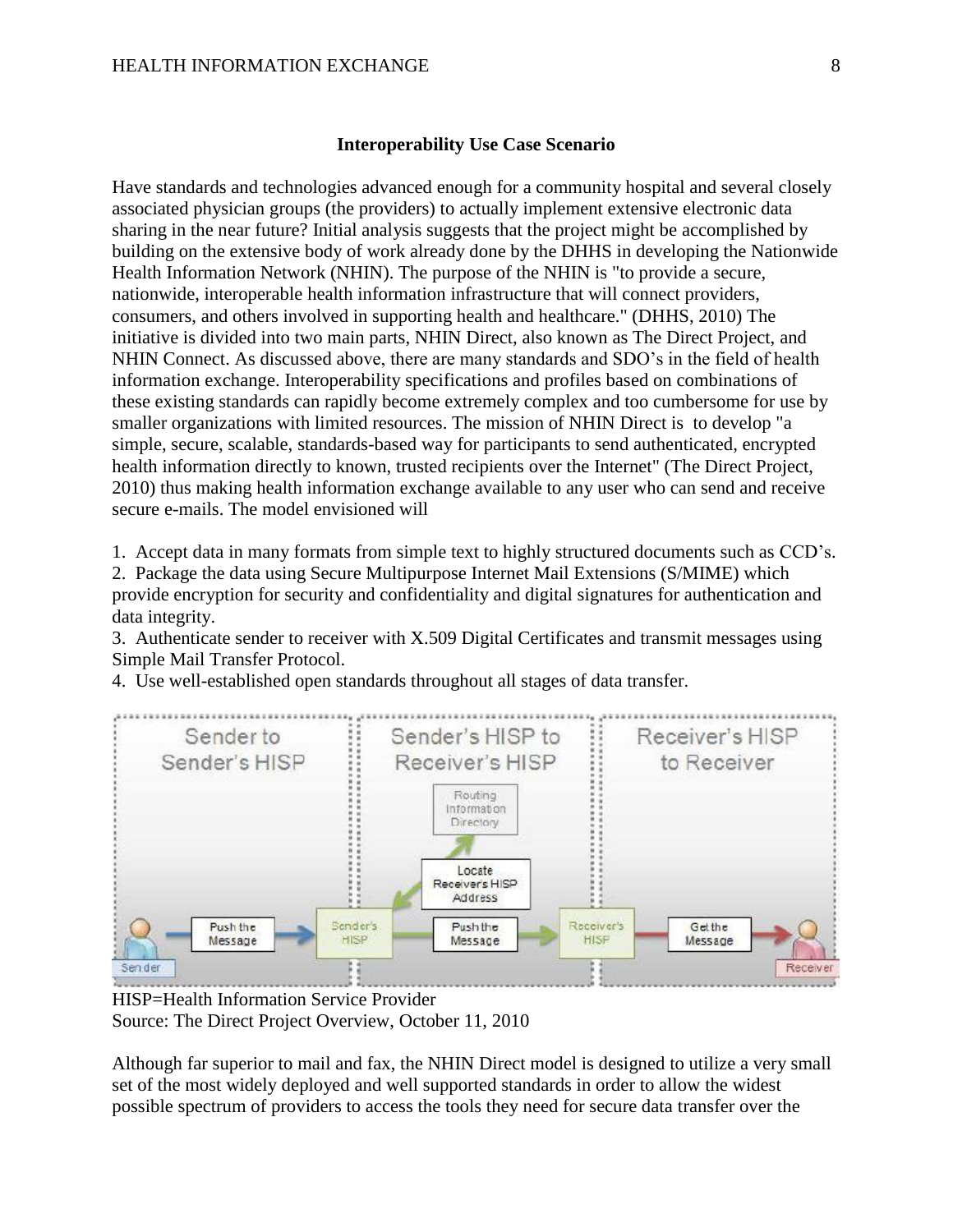Internet (Halamka, 2010). However, the data transfer is unidirectional. A sender can push data to a receiver, but the receiver cannot search for and obtain additional data that might be needed. This can leave significant needs unmet, especially in an urgent care situation, and it ultimately limits the complexity and usefulness of the data exchange.

To meet their needs going forward, the hospital and physician groups decide they need a more scalable comprehensive system capable of full patient lookup, document discovery, and data retrieval. This is the mission of the NHIN Connect project which is developing the architecture for organizations to securely link their existing health information technology systems into health information exchanges (HIE's) which will ultimately connect to a network backbone and permit interoperable electronic health information exchange with other NHIN compliant organizations anywhere in the country (NHIN Connect, 2010). Connect will actually supply a free complete open source software package capable of setting up and running a health information exchange. Although the providers have the technical expertise and hardware resources to run the software, using this solution requires implementing a large number of critical enterprise components and services with which they have little previous experience. Potential problems with improper implementation, especially problems involving breaches of data confidentiality or security, could be very severe. Rather than take the risk of implementing their own HIE, the providers explore other options.

They soon find that in late 2009 their state Department of Public Health received a multimillion dollar grant from the ONCHIT State Health Information Exchange Cooperative Agreement Program to set up a State HIE. An HIE corporation has been formed, and a major national health information technology company has been contracted to establish and run the exchange. Some of the necessary central infrastructure components have also been purchased using funds from the federal grant. On further investigation, the providers find that there will be a substantial initial membership fee for each organization to join the collaborative and continuing monthly service fees thereafter. The HIE managers explain that the grant funds will soon be exhausted, and without a sustainable source of income to offset operating costs, the exchange will fail. Given recent economic conditions, the state cannot support the HIE with taxpayer funding, and even operating as a nonprofit organization, the HIE must generate the revenue necessary for sustainability (Kansky, 2010). Ultimately the providers decide that the HIE services will improve their efficiency enough to justify the cost by providing strategic benefit and competitive advantage within their region (HIMSS, 2009a). They contract to form a Regional Health Information Organization (RHIO) under the auspices of the State HIE.

The next decision the providers face is selecting between Centralized and Federated architectural models for the RHIO. In the Centralized Model all patient medical data is collected from the local sources and stored in one large combined clinical data repository. Centralized systems can respond very quickly to data requests, leverage economies of scale, and facilitate communitywide public health studies, since all data is available in one place (HIMSS, 2009b). However, they also raise serious concerns about data security, accessibility, and ownership, and they require a huge initial investment of technical and organizational time to transfer and integrate the large legacy databases of various stakeholders into a functional whole (HIMSS, 2009b).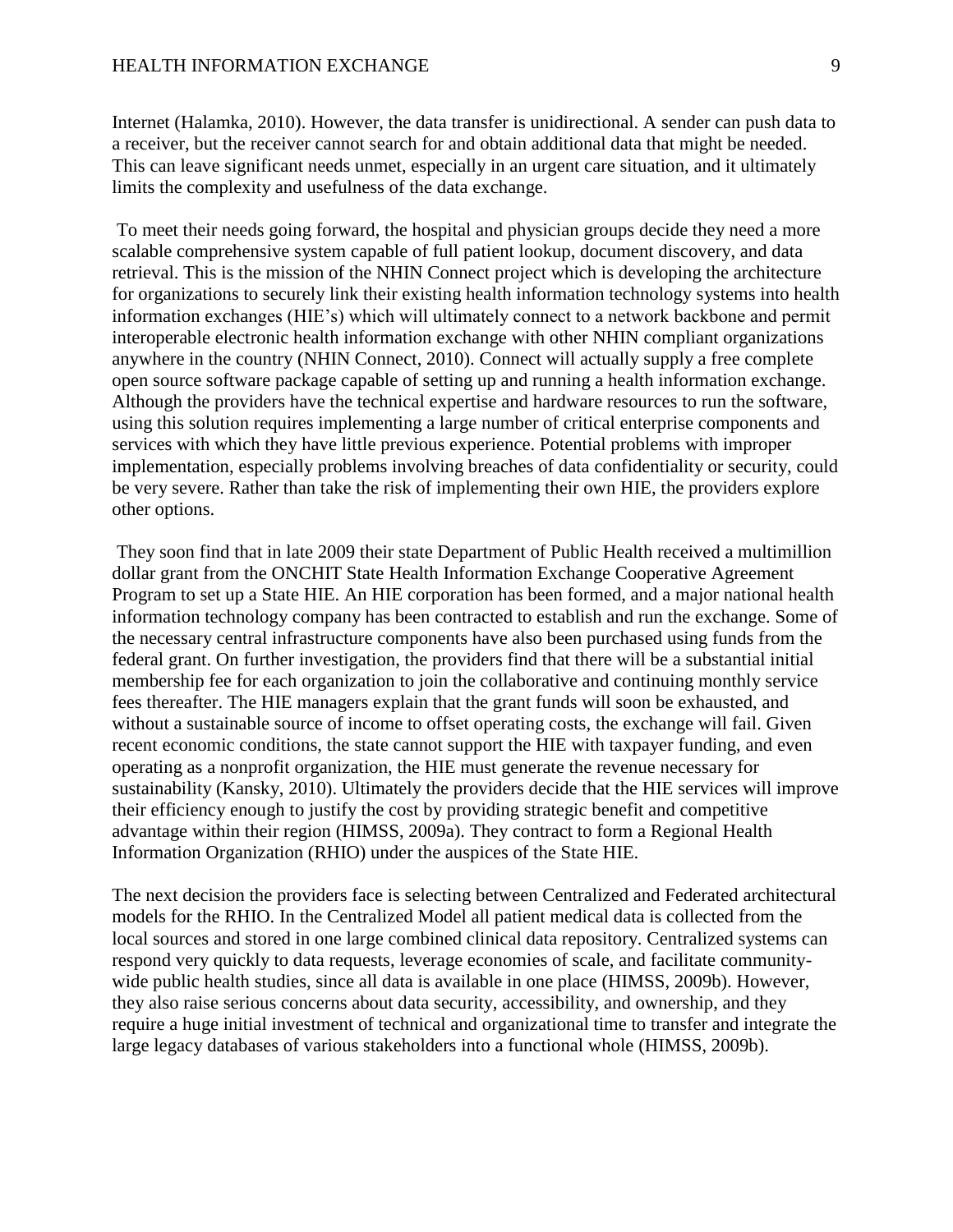#### HEALTH INFORMATION EXCHANGE 10

The providers therefore decide to use a Decentralized or Federated Model where each organization maintains possession and control of its own data. In the Federated Model, data is stored locally at the point of creation and is always current. There is no single point of failure that can cripple the whole system, and there is no conflict over who owns the data, except perhaps over what ownership rights the patient has delegated to the healthcare organizations. Federated systems do need to manage the standards and methods for locating and retrieving records across organizational boundaries, for authenticating which users are authorized to access data from third-party systems, and for recording and enforcing patient consent to opt in or opt out of the extended network. Although these requirements can introduce complexity, cost, and potential points of failure into the system, the Federated Model is easier to implement in stages and overall provides a better solution for the providers' immediate needs (HIMSS, 2009b).

The first step in linking patient data from multiple sources is combining the individual master patient indices (MPI's) of the organizations into a single Enterprise Master Patient Index (EMPI), a database that establishes a unique identifier for each patient in the RHIO and contains standard identifier data elements such as name, date of birth, gender, race, address, telephone number, Social Security number, ethnicity, previous or maiden names, facility identifier for contributor of the data, and internal patient number in that facility (Elyse, 2004). One of the most fundamental challenges in establishing this and several other components of the RHIO is proper data matching (HIMSS, 2009b). The central repository must accurately match the data in the local systems, avoid duplicating patients, and avoid incorrectly associating one patient's data with another patient's identifier. Although the local MPI's may share identifying fields, simple deterministic matching of data fields yields too many false positives and false negatives. Data may be structured differently within the fields, such as John Smith versus Smith, John in a name field, and some local data may be incorrect because of mistakes in data entry such as transposed digits in a birthday or Social Security number. Highly sophisticated probabilistic data matching algorithms have been developed to address these problems (Lenson, 1998; Jaro, 2007), and the state HIE vendor has extensive experience in producing an EMPI with acceptably low error rates.

The RHIO vendor provides a Record Locator Service (RLS), the system that determines what medical data exists for each patient and where that source data is located. Although this service does not actually transfer data, the ability to look up patient record locations brings the responsibility to communicate securely, maintain an audit log, and implement a patient consent manager so the process of data sharing does not begin unless appropriate patient consent to information sharing is on file in the system (HIMSS, 2009c). The providers agree that they want to use an opt-in system where they explain the value of data sharing within the RHIO to their patients and execute a standardized signed consent document that allows the patient to specify the exact details of how and when his health information may be shared. These details are then programmed into the system. Finally, the RLS along with other components of the RHIO must manage an index of provider identities and an authorization policy engine that only permit access to protected health information by staff members with legitimate purposes and under conditions covered by patient consent (HIMSS, 2009c).

The vendor also provides an integration engine, software which uses standard protocols and transaction sets to allow the different provider computer systems to communicate with each other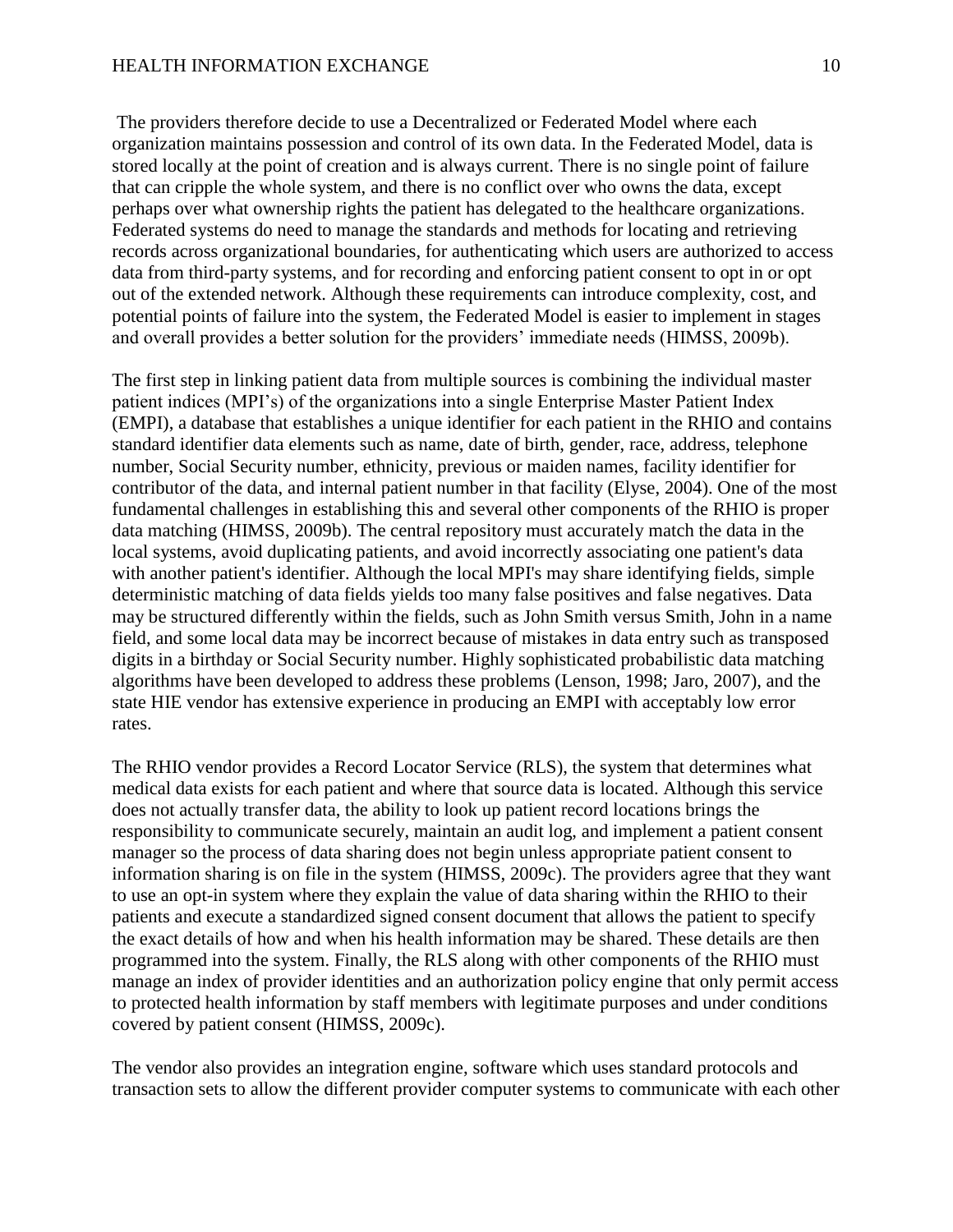and actually move patient records from one location to another. The integration engine supports the exchange of messages in extensible markup language (XML) and health level (HL7) formats and can be upgraded with transformation rules to support other standards. Data transmission between RHIO and provider servers is managed by secure technology such as secure hypertext transfer protocol (https), secure socket layer (SSL), and virtual private network (VPN). The integration engine also provides message validation, acknowledgment generation, encryption and decryption, S/MIME encoding, and server to server authentication by digital certificates.

The hospital is by far the largest organization in the RHIO, and its Board of Directors generously agrees to assign hospital information technology (IT) staff members to work with the vendor's professional services team to set up the local components of the RHIO infrastructure. The hospital will also assign someone on its IT staff as system administrator to designate access privileges and manage the system. All the provider groups also agree to several additional measures and standards. To help the RHIO operate more efficiently they will

1. Require special training in data privacy and security procedures for all staff members with access to the RHIO.

2. Require that authorized users log on to the RHIO system using strong two factor authentication, such as a smart card and personal identification number (Smart Card Alliance, 2004), an RSA SecureID® token and pass code generation (RSA, 2011) or a biometric device such as a fingerprint reader.

3. Use the continuity of care document (CCD) as the primary structure for data interchange. In the process of preparing for Stage I Meaningful Use certification, each provider group has implemented the ability to transmit CCD's and send HL7 compliant messages within its own EHR. All groups code their diagnoses and problem lists by ICD-9 with plans to update to ICD-10 and are able to identify their laboratory observations by LOINC terminology. Interestingly, in preparing to meet meaningful use core measures, the groups have independently identified and deployed a consensus set of widely supported standards that are well-suited to support their data sharing project. The standard CCD modules cover all the major data types they want to share. 4. Work with the RHIO staff to set up edge servers and software interfaces that link easily with the RLS and ensure that all medical records documents in those servers contain sufficient identifying metadata to be located when needed.

Surprisingly, the project looks feasible on a 12 to 18 month time scale. Looking forward, the providers hope to add additional secure interfaces that will allow third-party payers and patient personal health records to have access to appropriate sections of the RHIO data. They also plan to add analytic functions such as the collection of data to confirm the providers are meeting core quality measures and the analysis of community-wide data to support public health functions and research. Eventually they would like to evolve to a hybrid model of data architecture with a "minimum clinical data set" on each patient stored centrally along with the RLS pointers to the rest of the data. Such information would include current problem list, allergies, and current medication list (HIMSS, 2010b). The desired model would be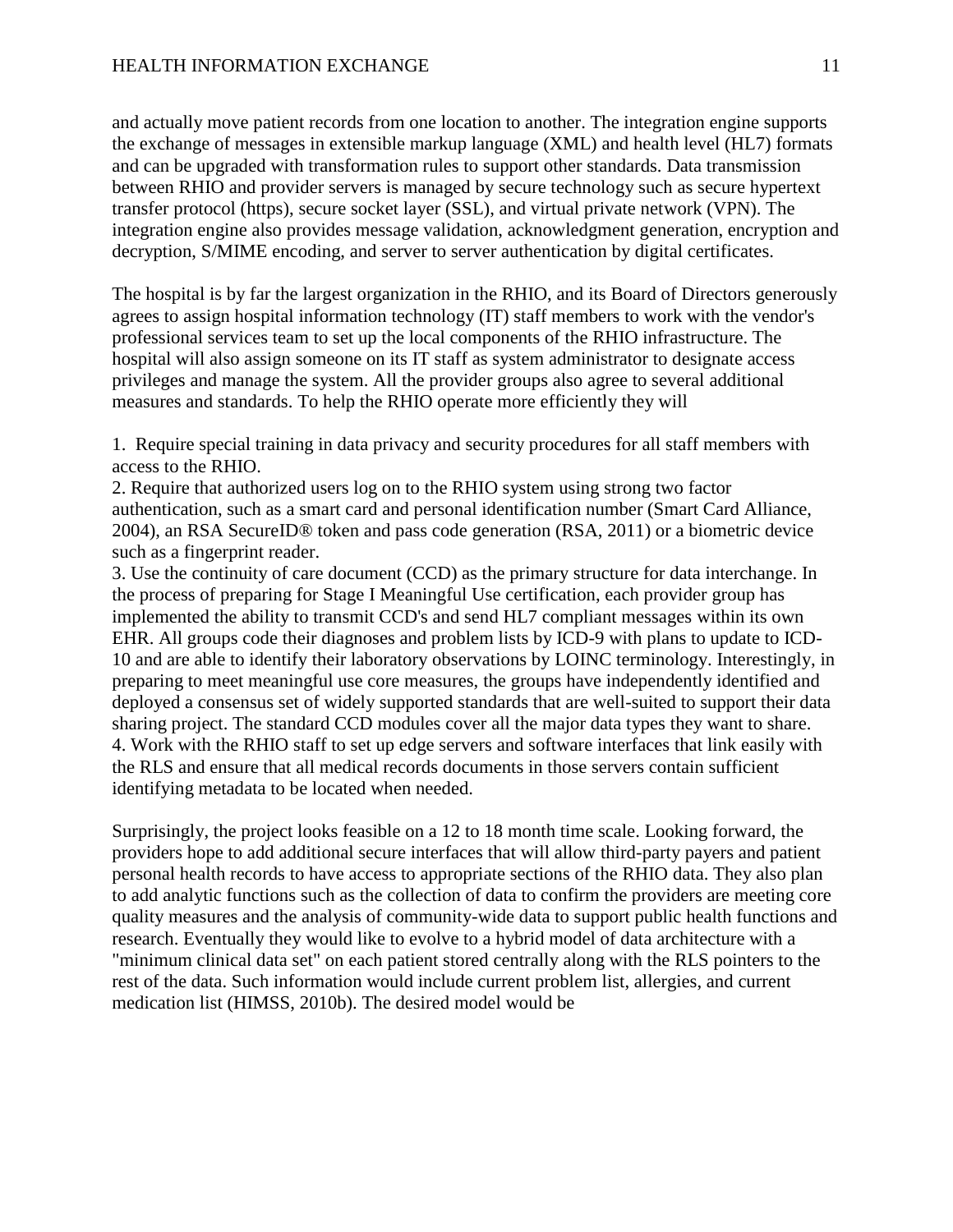

Source: http://www.medicexchange.com/news/category/health-it/

# **The Road to Full Interoperability**

HITECH has indeed been successful in driving EHR adoption, as evidenced by comparison of the pre-HITECH (2009) adoption environment with current conditions. Prior to 2009, most EHR's were provided with predefined functionality that was difficult and expensive to modify and did not allow for addition of new, innovative modular applications. IT vendor business models were based on proprietary, non-interoperable technical standards, and their EHR products had high prices, high switching costs and created customer lock-in. Adoption levels of EHR's for both hospitals and doctors were very low. Today 80 percent of the nation's hospitals and 41 percent of office-based physicians currently intend to take advantage of at least some federal incentive payments for adoption and Meaningful Use of certified EHR technology. In a recent DHHS survey, about 65% of hospitals and 32% of doctors responded that they will enroll during Stage 1 of the Incentive Programs, in 2011-2014. Only 14 percent of respondents said they were not planning to apply for any meaningful use incentives. The proportion of primary care physicians using at least a basic HER rose by 50 percent from 19.8 percent in 2008 to 29.6 percent in 2010 (U.S. Department of Health & Human Services, 2011).

Over the last seven years, ONCHIT has sponsored incentives for the implementation of EHR's and set Meaningful Use criteria for electronic records. In addition to developing standards and supplying financial support for EHR's, ONCHIT has facilitated adoption by developing Regional Extension Centers (REC's) to assist heath care facilities of all sizes in the transition from paper records. The first step to a world with seamless data exchange is the adoption of an EHR system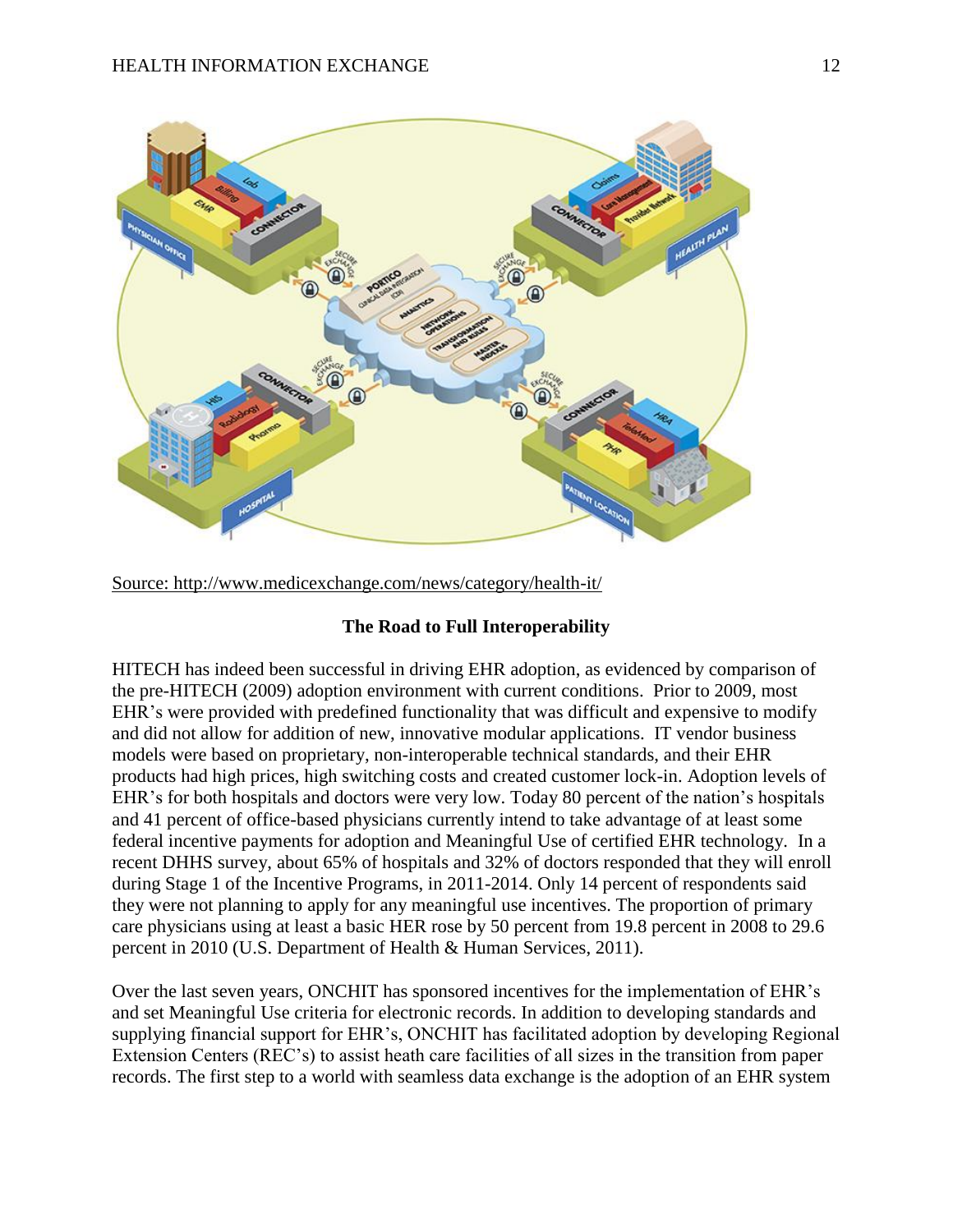with correct standards and guidelines in place. In addition to the EHR efforts, ONCHIT has initiated steps to develop the NHIN technology infrastructure.

An effective NHIN is expected to improve the quality of patient care, reduce medical errors, support remote chronic disease management, reduce the cost of health care delivery and facilitate medical research by transitioning from a world where inert data is trapped in narrow silos to a world where structured dynamic data is seamlessly exchanged. We need an integrated, comprehensive, nationwide, 21st century system for routine and emergency care, personal health, clinical research and public health (Roberts, 2003). Developing an infrastructure that can facilitate seamless data exchange depends on not only an EHR foundation but also on widely supported guidelines and standards.

A vast amount of data, even in a setting of effective communication will not drive a productive system that overcomes healthcare roadblocks. Filtering data to personalize the patient experience and providing the exact data needed when and where it is needed are the keys to operational efficiency, reduced costs and increasing quality of care. ONCHIT is in charge of developing the roadmap leading to this type of data exchange.

Electronic health records for patients have to be consistent, have to speak the same language to get the message across to different types of health care providers. (Furlong, 2007)

Several groups are finally working together to address interoperability. To support standards for interoperability, HL7 and IHE formed a collaborative agreement, renewed in 2005 in the Associate Charter Agreement. The Healthcare Information and Management Systems Society (HIMSS) formed the Integration and Interoperability Steering Committee (I&I) in 2004 and works in alliance with the International Organization for Standardization (ISO). In addition to these, a group of key health informatics leaders have formed the Electronic Health Record Vendors Association (EHRVA) to develop an Interoperability Roadmap and respond to NHIN initiatives. Although organizations such as EHRVA and HIMSS have been vital in facilitating the collaboration of key groups developing standards, ONCHIT will still have to lead the way for these efforts to move forward. SDO's and their collaborations can drive technology, but only ONCHIT can provide the level of incentives necessary for hospitals and healthcare facilities to adopt the new technologies and for vendors to support them.

Although efforts to create the NHIN are underway, observation of the EHR adoption process shows that anticipated time lines for a developing a robust system are unrealistic. Articles from 2003 and 2005 predicted a ten year schedule for full implementation of the NHIN. Now in 2011, we are still working on EHR adoption and focusing on obtaining a larger percentage of physicians with EHR's (Figure 1 below) (Intergovernmental Advisory Board, American Council for Technology, 2006).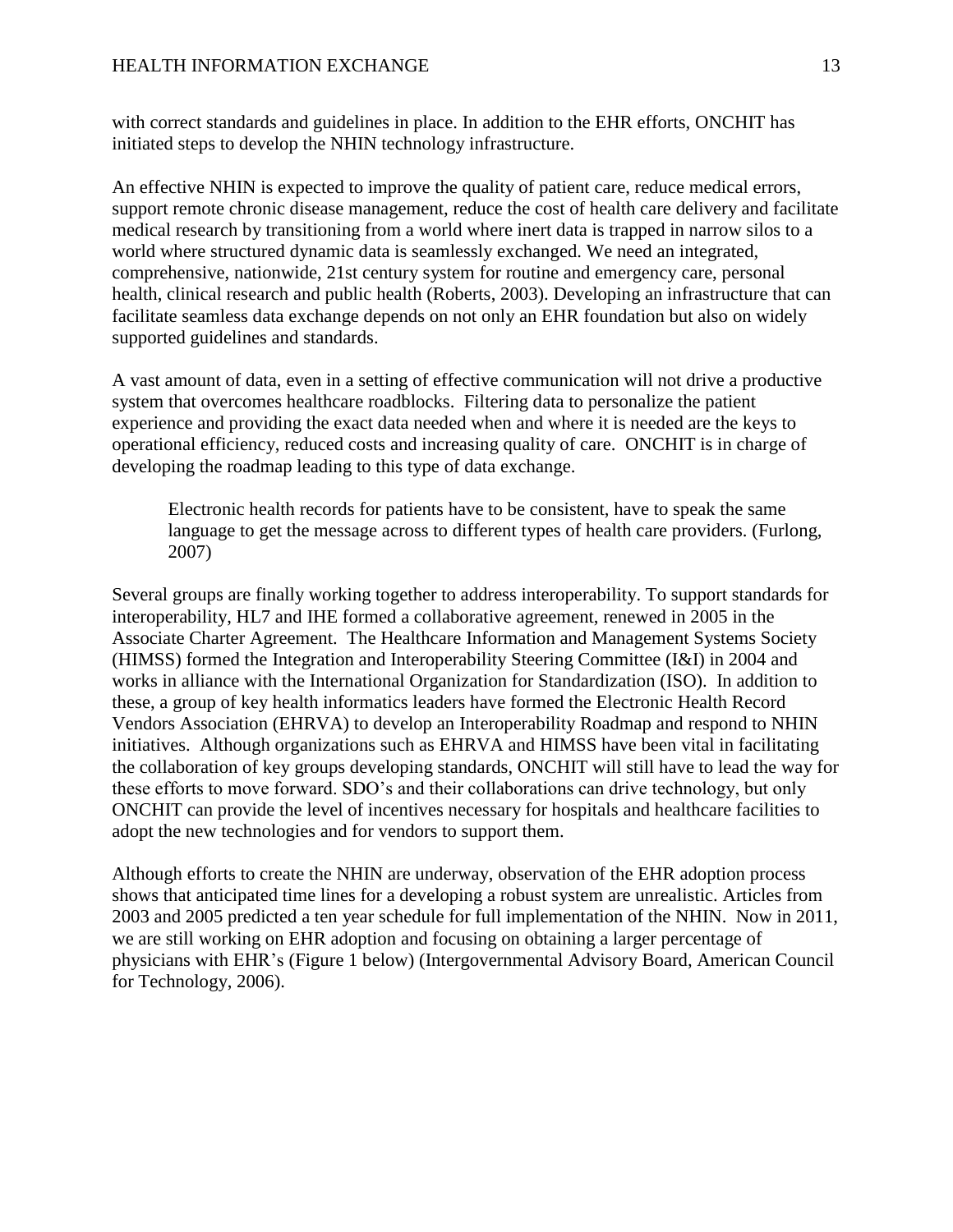

ONCHIT's end state goals for health information communication will progress from ensuring security to exchange of historical passive documents to active management of structured data to workflow management (Figure 6 below). ONCHIT plans to address security and historical passive information first because these foundation elements will have less impact on processes and physician workflows than other areas of the scope (HIMSS Electronic Health Record Vendor Association, 2004). Health information technology has lagged somewhat behind IT in other industries, and most facilities still need to upgrade their technology foundations. ONCHIT's priority on laying the EHR foundation was a good first step and produced today's rush to install EHR along with other technology elements. Will 2011-2012 be the time when infrastructure upgrades and standards development finally reach the critical mass necessary to support full interoperability and data liquidity? The signs are promising, but not yet certain.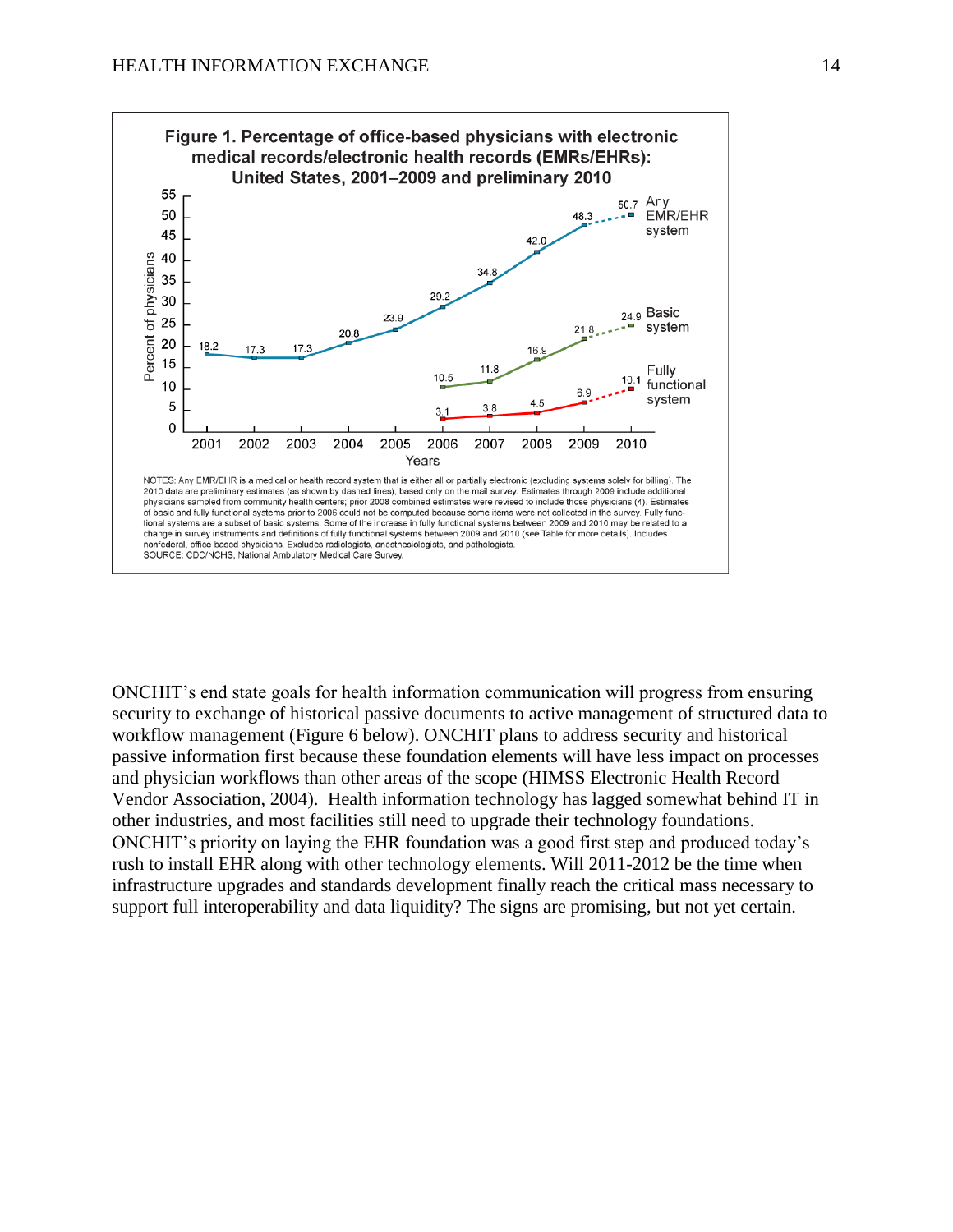

Fig 6 - Health Info Communication Services – End Goal Scope

## **References**

Blumenthal, David, Tavenner, Marilyn. "The "Meaningful Use" Regulation for Electronic Health Records". New England Journal of Medicine 363;6 (August 5, 2010): 501-504. Retrieved from <http://healthpolicyandreform.nejm.org/?p=3732>

Broder, C. (2005, June 3). *ONCHIT publishes RFP for infohighway.* Retrieved August 20, 2001, from Healthcare IT News: http://www.healthcareitnews.com/news/onchit-publishes-rfpinfohighway

CCHIT Staff. (2009, June 1). *ONC seeking comment on regional EHR center plan.* Retrieved August 20, 2011, from CCHIT: http://ehrdecisions.com/category/onchit/

Department of Health and Human Services. Part III 45 CFR Part 170 Health Information Technology: Initial Set of Standards, Implementation Specifications, and Certification Criteria for Electronic Health Record Technology; Final Rule. (July 28, 2010) Retrieved fro[m](http://edocket.access.gpo.gov/2010/pdf/2010-17210.pdf) <http://edocket.access.gpo.gov/2010/pdf/2010-17210.pdf>

Department of Health and Human Services. Standards & Certification Criteria Final Rul[e](http://healthit.hhs.gov/media/MU/n508/MU_SCC_CombinedGrid.pdf) [http://healthit.hhs.gov/media/MU/n508/MU\\_SCC\\_CombinedGrid.pdf](http://healthit.hhs.gov/media/MU/n508/MU_SCC_CombinedGrid.pdf)

Department of Health and Human Services (2010). Nationwide Health Information Network (NHIN): Background & Scope. Retrieved from <http://www.hhs.gov/healthit/healthnetwork/background/>

Elyse, PM (2004). What is an Enterprise Master Patient Index? Retrieved from <http://www.anticlue.net/archives/000331.htm>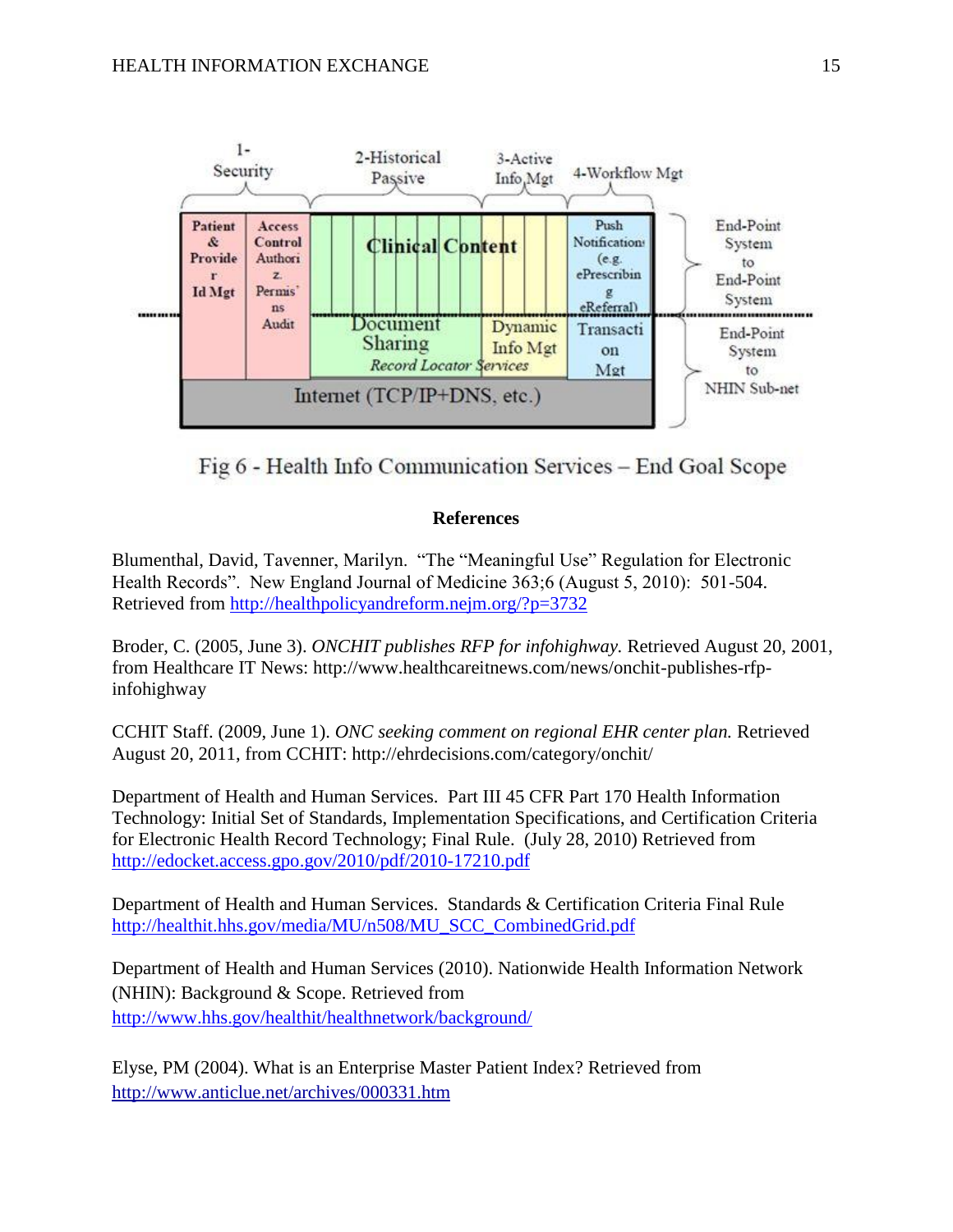Furlong, A. (2007, January 22). *What will NHII mean for you?* Retrieved August 20, 2011 from ISDS: http://www.isds.org/newsroom/articles/whatwillnhmean.pdf

Halamka, JD (2010). Introducing NHIN Direct. Retrieved fro[m](http://geekdoctor.blogspot.com/2010/03/introducing-nhin-direct.html) <http://geekdoctor.blogspot.com/2010/03/introducing-nhin-direct.html>

Hammond, William Edward; Jaffe, Charles; Kush Rebecca Daniels. "Healthcare Standards Development: The Value of Nurturing Collaboration" *Journal of AHIMA* 80, no.7 (July 2009): 44-50. Retrieved from:

[http://library.ahima.org/xpedio/groups/public/documents/ahima/bok1\\_043995.hcsp?dDocName=](http://library.ahima.org/xpedio/groups/public/documents/ahima/bok1_043995.hcsp?dDocName=bok1_043995) [bok1\\_043995](http://library.ahima.org/xpedio/groups/public/documents/ahima/bok1_043995.hcsp?dDocName=bok1_043995)

HIMSS Electronic Health Record Vendor Association. (2004, November 15). *Response to ONCHIT NHIN Interoperability RFI.* Retrieved August 20, 2011, from HIMSS: http://www.himssehra.org/docs/EHRVA\_Response\_to\_ONCHIT\_RFI-FINAL1.pdf

HIMSS. (2005, June 9). *Interoperability Definition and Background.* Retrieved August 20, 2011, from HIMSS:

http://www.himss.org/content/files/interoperability\_definition\_background\_060905.pdf

HIMSS. (n.d.). *Standards Task Force.* Retrieved August 20, 2011, from HIMSS: http://www.himss.org/ASP/topics\_FocusDynamic.asp?faid=256

HIMSS on Integrating Healthcare Enterprise. (n.d.) Retrieved fro[m](http://www.himss.org/ASP/topics_ihe.asp) [http://www.himss.org/ASP/topics\\_ihe.asp](http://www.himss.org/ASP/topics_ihe.asp)

HIMSS. (2009, April 5). *HL7 and IHE Renew Associate Charter Agreement.* Retrieved August 20, 2011, from HIMSS: http://www.himss.org/ASP/topics\_News\_item.asp?cid=69092&tid=3

HIMSS (2009a) Health Information Exchange (HIE) Business Models Fact Sheet retrieved fro[m](http://www.himss.org/ASP/ContentRedirector.asp?ContentID=76050) [www.himss.org/ASP/ContentRedirector.asp?ContentID=76050.](http://www.himss.org/ASP/ContentRedirector.asp?ContentID=76050)

HIMSS (2009b). HIE Technical Models white paper Retrieved fro[m](https://himsshie.pbworks.com/w/page/4777793/HIEModels) <http://www.himss.org/content/files/2009HIETechnicalModels.pdf>

HIMSS (2009c). HIE Common Technology Approaches white paper. Retrieved from <http://www.himss.org/content/files/2009CommonTechnologyApproaches.pdf>

Intergovernmental Advisory Board, American Council for Technology. (2006, January). *Health IT in Government - Transforming Health Care and Empowering Citizens.* Retrieved August 20, 2011, from HIMSS: http://www.himss.org/Content/files/healthit\_govt.pdf

INVAR. (2010). *ONCHIT*. Retrieved August 20, 2011, from INVAR Medical Technologies: http://www.invarmedical.com/onchit.html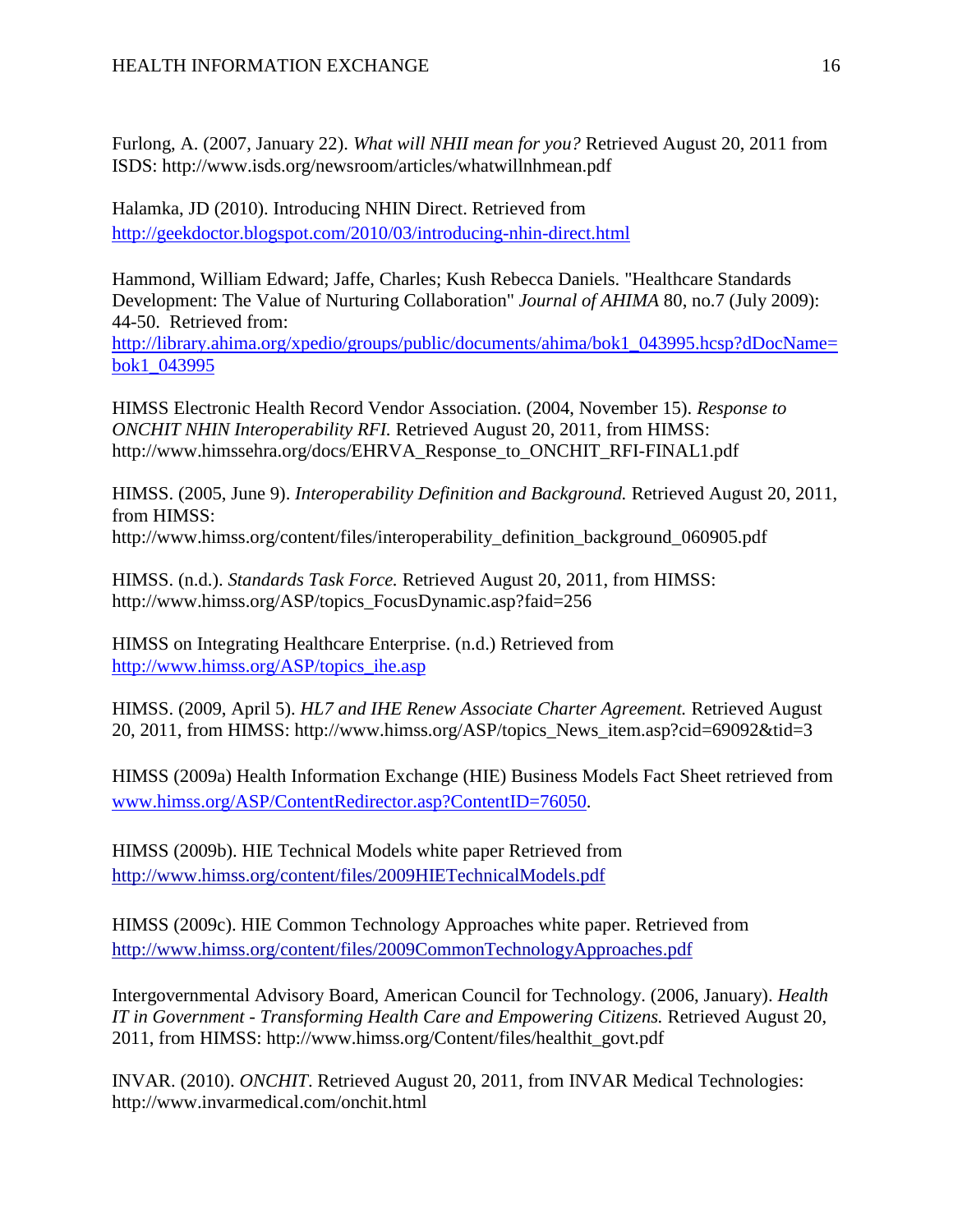Jaro, MA (2007). Probabilistic linkage of large public health data files. Stat in Med *14* (5-7): 491-498.

Juneja, Girish; Dournaee, Blake; Natoli, Joe; Birkel, Steve (March 7, 2008). InfoQ. "Improving Performance of Healthcare Systems with Service Oriented Architecture". Retrieved from <http://www.infoq.com/articles/soa-healthcare>

Kansky, JP (2010) Health Information Exchange (HIE) Sustainability: Lessons Learned by the Indiana Health Information Exchange. Presentation at HIMSS Tenth Annual Conference and exhibition retrieved fro[m](http://www.ihie.com/pdfs/HIMSS10%20IHIE%20slides.pdf) [www.ihie.com/pdfs/HIMSS10%20IHIE%20slides.pdf](http://www.ihie.com/pdfs/HIMSS10%20IHIE%20slides.pdf)

Kohn, Deborah. "Integrating the Healthcare Enterprise (IHE): An International Approach to the Development of Implementation Guides for Electronic Health Record Systems" (October 2004). Retrieved fro[m](http://library.ahima.org/xpedio/groups/public/documents/ahima/bok3_005548.hcsp?dDocName=bok3_005548) [http://library.ahima.org/xpedio/groups/public/documents/ahima/bok3\\_005548.hcsp?dDocName=](http://library.ahima.org/xpedio/groups/public/documents/ahima/bok3_005548.hcsp?dDocName=bok3_005548) [bok3\\_005548](http://library.ahima.org/xpedio/groups/public/documents/ahima/bok3_005548.hcsp?dDocName=bok3_005548)

Kuperman, GJ, Blair, JS, Franck, RA, Deveraj, S, and Low, AF for the HIHN Trial Implementations Core Services Content Working Group (2009). Developing data content specifications for the Nationwide Health Information Network Trial Implementations. *J AM Med Inform Assoc 17*:6-12. doi: 10.1197/jamia.M3282

Lenson, CM (1998). Building a successful enterprise master patient index: a case study. *Top Health Inf Manage1*: 66-71

NHIN Connect (2010). What is Connect? Retrieved fro[m](http://www.connectopensource.org/about/) <http://www.connectopensource.org/about/>

ONC. (2010, December 8). *The Office of the National Coordinator for Health Information Technology (ONC)*. healthit.hhs.gov/portal/server.pt/community/healthit\_hhs\_gov\_\_home/1204

Perera, D. (2011, May 31). *IEHR will be in place 4 to 6 years from now, says Baker*. Retrieved from http://www.fiercegovernmentit.com/story/iehr-will-use-dod-enterprise-architecture/2011- 06-15

Product CCD (n.d.). Retrieved from [http://wiki.hl7.org/index.php?title=Product\\_CCD](http://wiki.hl7.org/index.php?title=Product_CCD)

Release, H. P. (2011, January 13). *U.S. Department of Health & Human Services*. Retrieved August 11, 2011, from HHS.gov: http://www.hhs.gov/news/press/2011pres/01/20110113a.html

RSA (2011). Why Choose RSA SecureID? Retrieved from <http://www.rsa.com/node.aspx?id=1157>